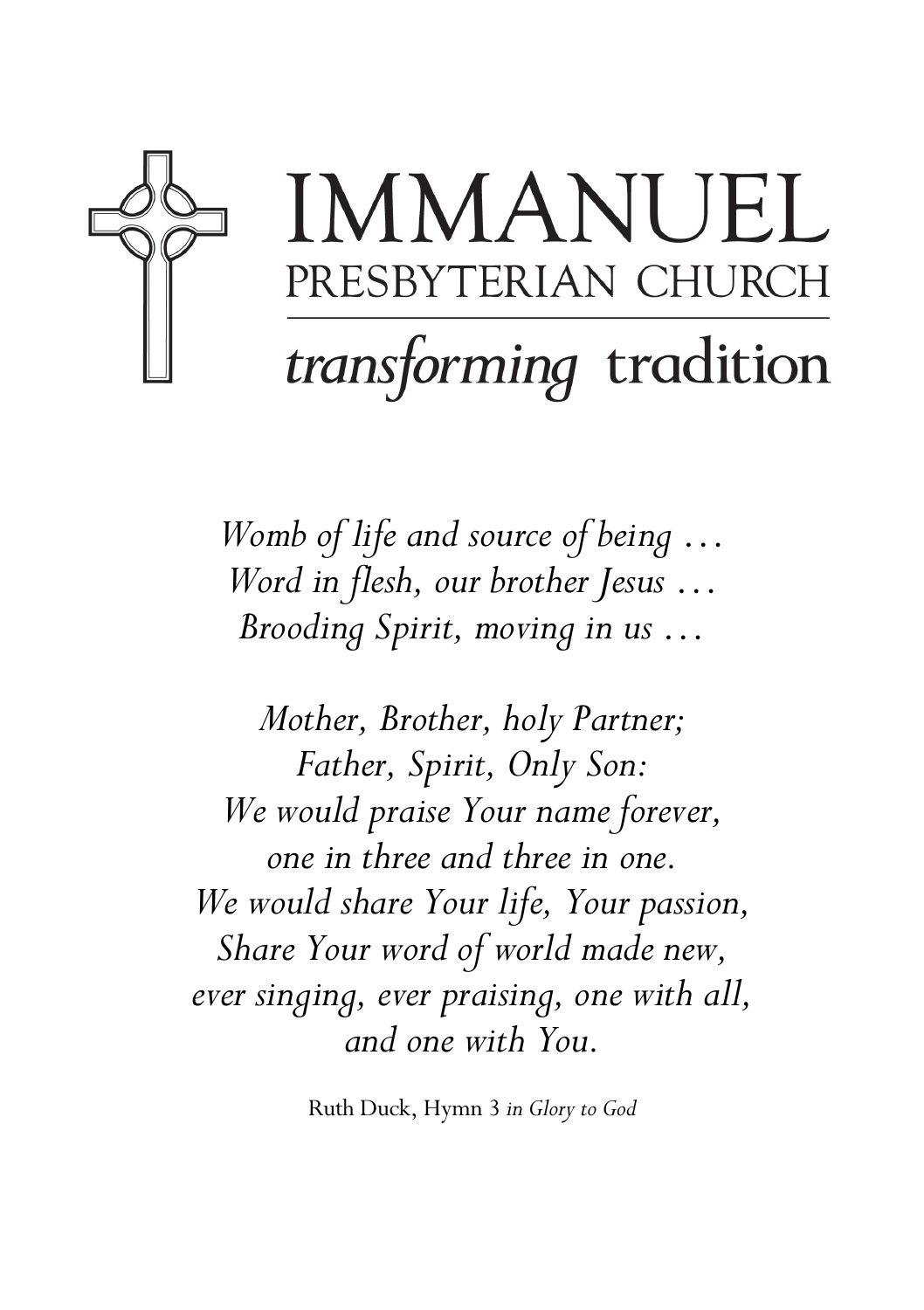## MORNING WORSHIP TRINITY SUNDAY THE SACRAMENT OF BAPTISM RECEPTION OF NEW MEMBERS ORDINATION AND INSTALLATION OF ELDERS AND DEACONS A CELEBRATION OF OUR 185TH ANNIVERSARY

June 12, 2022 Ten O' Clock

Welcome to our combined online and in-person worship service. The order of service is designed for worshipers to participate at home and in the Sanctuary. Worshipers in the Sanctuary are requested to silence phones.

### + PRELUDE Partita on "Holy, Holy, Holy, Lord God Almighty" Post

#### INTROIT

### CALL TO WORSHIP

| One: | Holy are You, God our maker;                                 |
|------|--------------------------------------------------------------|
| All: | Holy are You, Christ our savior;                             |
| One: | Holy are You, Spirit and sanctifier.                         |
| All: | Surrounded by the communion of saints,                       |
|      | You live in community,                                       |
| One: | three yet one, diverse yet united.                           |
| All: | Be a model for us of how the Church must live;               |
|      | be a model for us of how                                     |
|      | our communities must be healthy;                             |
|      | be a model for us of how, in ourselves,                      |
|      | we must be whole and holy.                                   |
| One: | God our father, mother, creator, and protector,              |
|      | made in Your image,                                          |
| All: | we adore You.                                                |
| One: | Christ our brother, friend, servant, and savior,             |
|      | converted by Your love,                                      |
| All: | we adore You.                                                |
| One: | Holy Spirit, our inspirer, comforter, counsel, and defender, |
|      | blessed by Your presence,                                    |
| All: | we adore You.                                                |
|      | Holy, holy, holy is God, our sovereign Lord,                 |
|      | who was, and is, and is to come!                             |
|      | Book of Common Order (Church of Scotland)                    |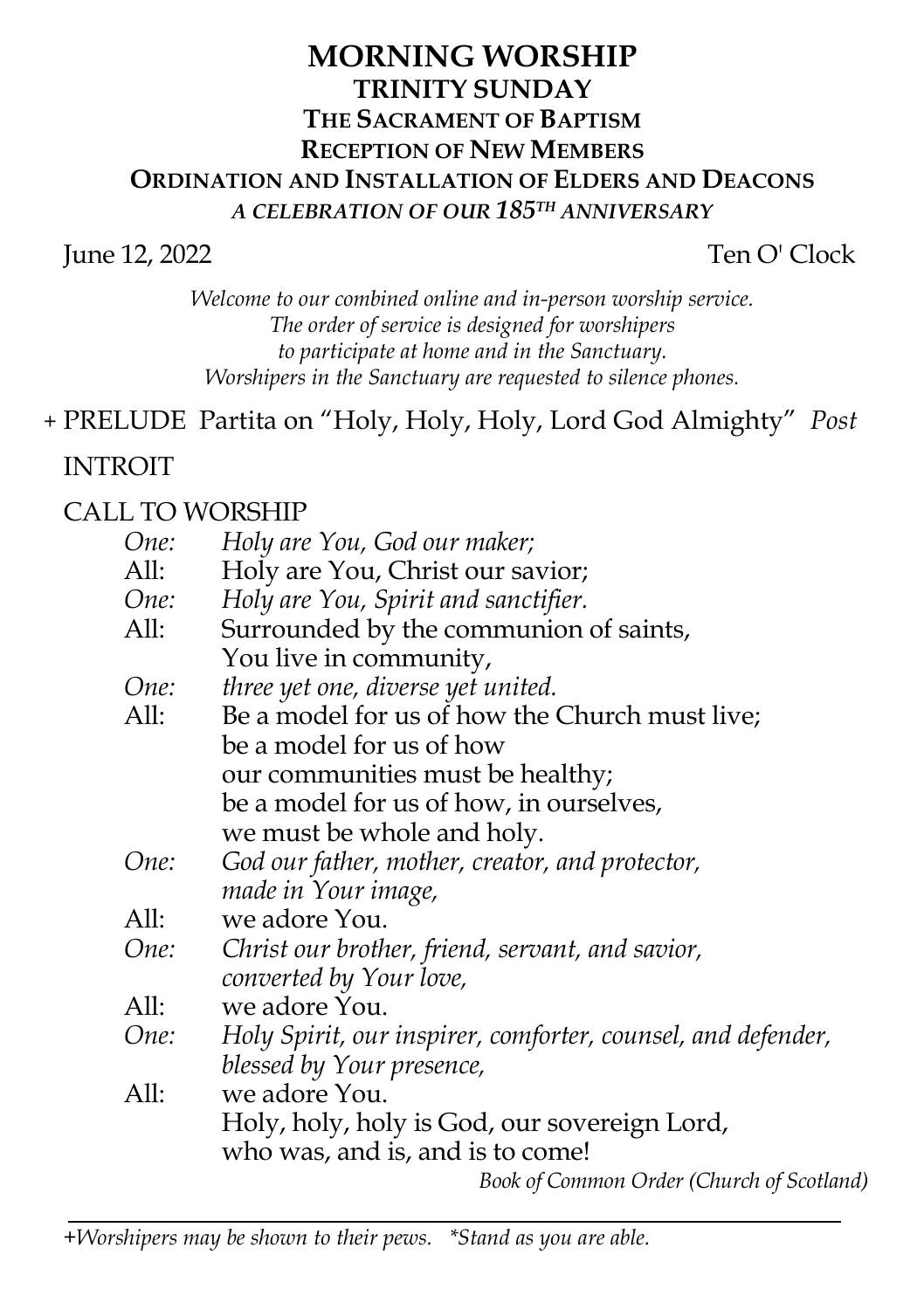# \* PRAYER OF CONFESSION

- One: In life and in death we belong to God.
- All: Through the grace of our Lord Jesus Christ, the love of God, and the communion of the Holy Spirit, we trust in the one triune God, the Holy One of Israel, whom alone we worship and serve.
- One: In humility and faith let us confess our sin to God.
- All: God of grace, love, and communion, we confess that we have failed to love You with all our heart, soul, mind, and strength. We wander from Your way, waste Your good gifts, and do not treat others as Your beloved children. Have mercy on us. Forgive our sin and raise us to new life, that we may serve You faithfully and give honor to Your holy name; in the name of Jesus Christ. Amen.

# **DECLARATION OF FORGIVENESS** John 14:27

#### \* THE PEACE

#### One: Since God has forgiven us in Christ, let us forgive one another. All: The peace of the Lord Jesus Christ be with us all.

# \*+ RESPONSE (the congregation sings)

Holy, holy, holy! Lord God Almighty! All Thy works shall praise Thy name, in earth and sky and sea. Holy, holy, holy! Merciful and mighty! God in three persons, blessed Trinity!

#### PRAYER FOR ILLUMINATION

#### THE SCRIPTURES Ephesians 1:3-14 (NT 192)

One: The Word of the Lord.

All: Thanks be to God.

# ANTHEM "Hallelujah!" Chorus from Messiah G.F. Handel

Hallelujah! for the Lord God Omnipotent reigneth. Hallelujah! The kingdom of this world is become the Kingdom of our Lord and of his Christ; and he shall reign for ever and ever. King of Kings, and Lord of Lords. Hallelujah! (Revelation 19:6,16)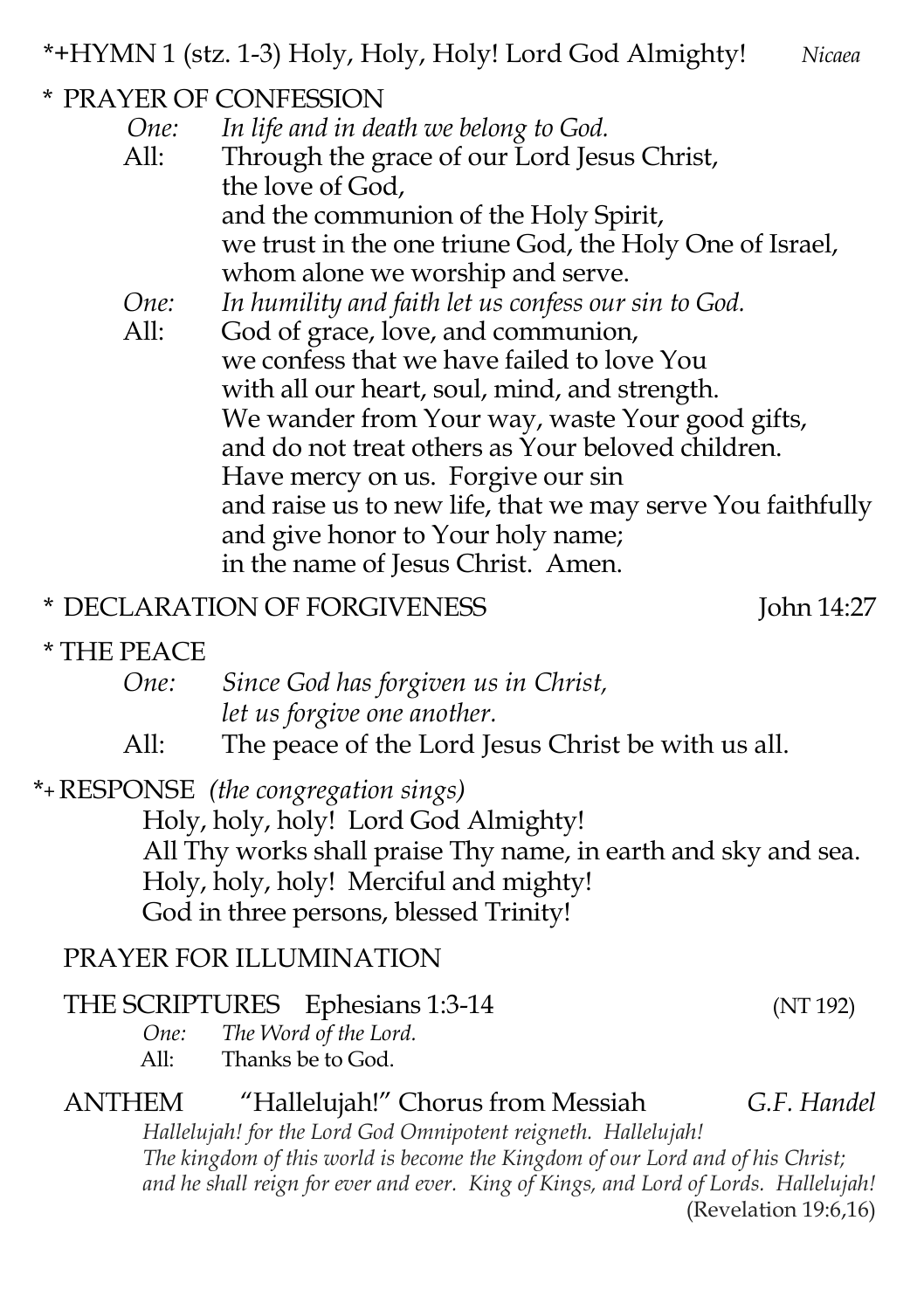#### SILENT PRAYER, PASTORAL PRAYER

\* HYMN 10 Sing Glory to the Name of God (Psalm 29) Lasst Uns Erfreuden

#### THE SACRAMENT OF BAPTISM

Faithful to the word of our Lord Jesus, and confident of his promises, we baptize those whom God has called. In Baptism God claims us as sons and daughters in a covenant of grace. In Baptism we celebrate our belonging to God, our cleansing from sin, and our participation in Christ's death and resurrection. By water and the Holy Spirit, we are given the gift of new life and joined to the community of Christ's people. Baptism reminds us that God loves us long before we can love God, and sets us on a journey that lasts all our lives. Let us remember with joy our own baptism as we celebrate this sacrament.

#### THANKSGIVING OVER THE WATER

- Leader: The Lord be with you.
- People: And also with you.
- Leader: Let us give thanks to the Lord our God.
- People: It is right to give our thanks and praise.
- Leader: Eternal and gracious God, we give You thanks for the countless ways You have revealed Yourself in ages past, and have blessed us with signs of Your grace.
- People: We praise You that through the waters of the sea You led Your people Israel out of slavery into the freedom of Your promise.
- Leader: We praise You for sending Jesus, who was baptized in the waters of the Jordan and anointed as the Christ by Your Holy Spirit.
- People: We praise You for Your Holy Spirit, who teaches us and leads us into all truth, filling us with a variety of gifts, that we might proclaim the gospel and serve You as a faithful people.
- Leader: We rejoice that You claimed us in our baptism, and that by Your grace we are born anew.

 People: By Your Holy Spirit renew us, that we might be empowered to do Your will and continue in the risen life of Christ, to whom, with You and the Holy Spirit, be all glory and honor, now and forever. Amen.

PRESENTATION OF THE BAPTIZANDS Elder Deborah Gillard

Alexis Kathryn Bach daughter of Laura and Cory Bach born May 27, 2021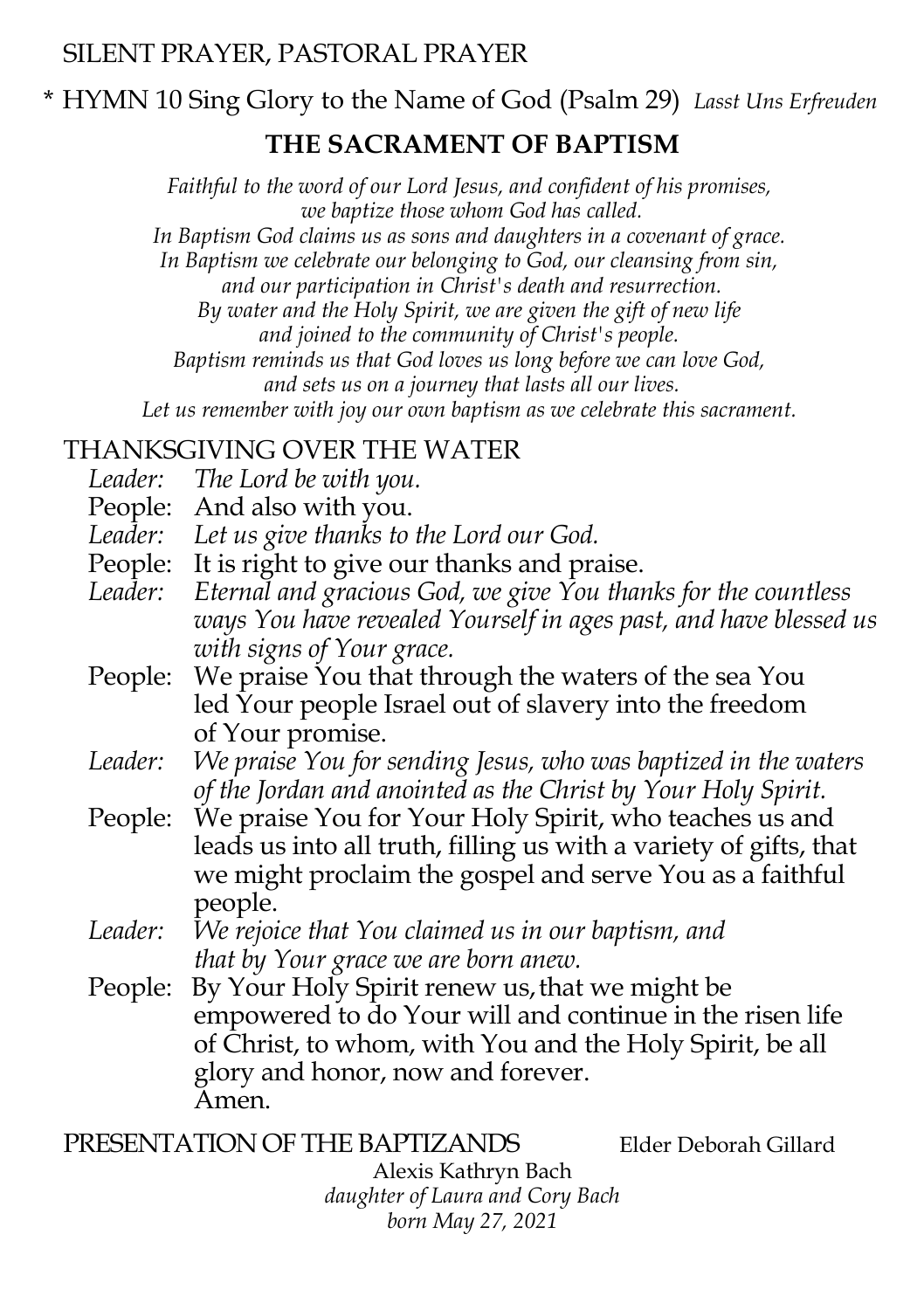Arthur Francis McMenimen son of Rachel and Pat McMenimen born February 25, 2022

Makenna Lee Hunn daughter of Meredyth and Drew Hunn born February 28, 2022

#### QUESTIONS TO THE PARENTS

In presenting your child for baptism, do you confess your faith in Jesus Christ? Do you claim God's covenant promises on your child's behalf, and do you promise to bring up your child to love and serve God?

#### \* QUESTIONS TO THE CHILDREN OF THE CHURCH

Will you help Alexis, Arthur, and Makenna know that God loves them and we love them?

We will. Will you share the stories of Jesus with them? We will.

#### OUESTIONS TO THE CONGREGATION

Our Lord Jesus commanded us to teach those who are baptized. Do you, the members of this congregation, affirm the responsibility to nurture these children, so that in due time they may confess Jesus Christ?

We do.

Will you endeavor by your example and friendship to strengthen their family ties with the household of God?

We will.

THE BAPTISM, WELCOME AND PRAYER

#### REAFFIRMATION OF THE BAPTISMAL COVENANT for those uniting with the congregation

#### PRESENTATION OF NEW MEMBERS

#### By reaffirmation of faith

Kayla DuBois and Martin Minix

Tracie Dunek (Received in Spring 2021)

#### By letter of transfer

Carl and Jane Boecher Mount Calvary Lutheran Church, Excelsior, Minnesota

> Mary Ginnebaugh First Presbyterian Church, Green Bay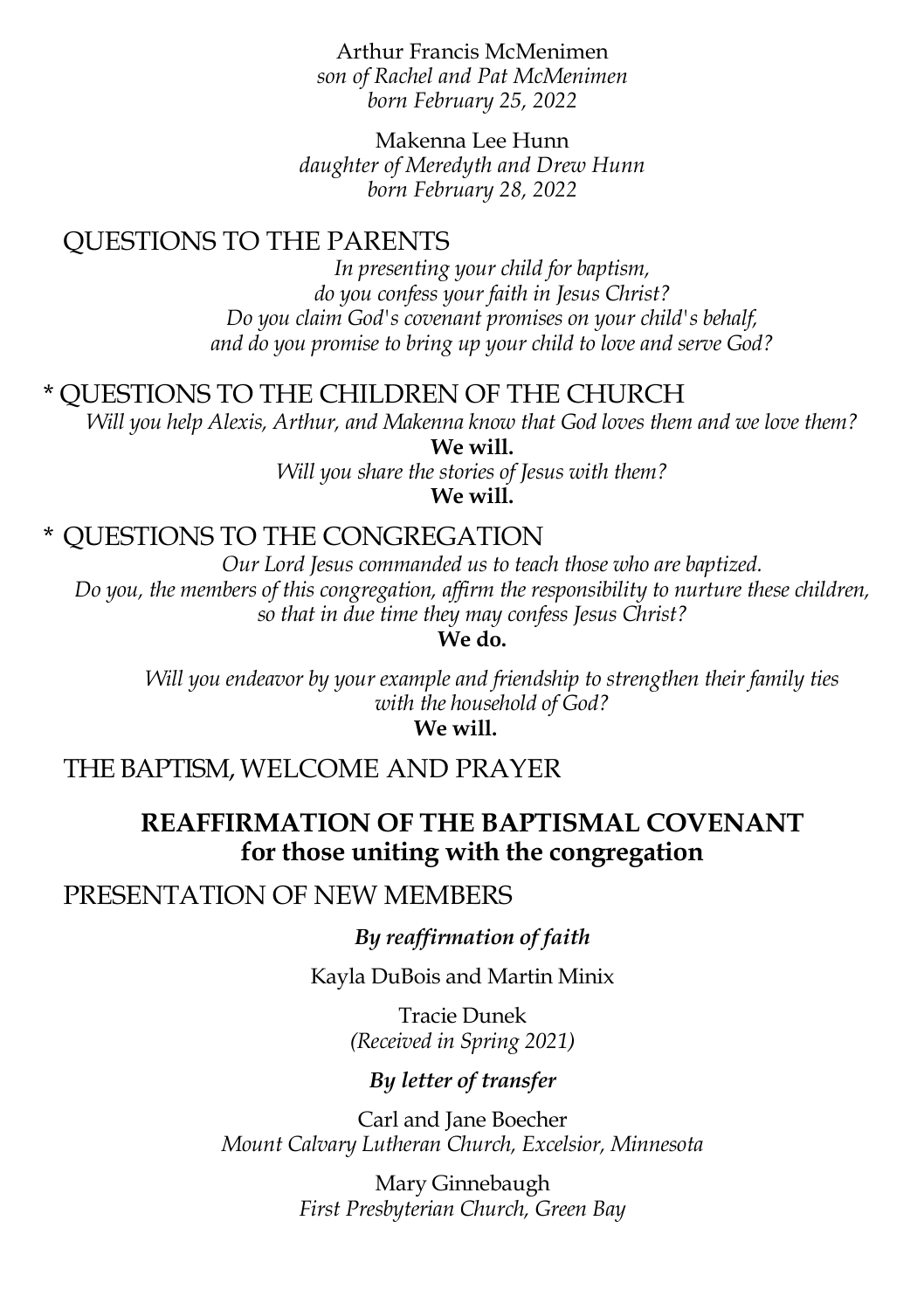#### QUESTIONS TO THOSE REAFFIRMING THEIR BAPTISM

Do you reaffirm your faith in Jesus Christ as Lord and Savior, trusting in his grace and love?

Will you be Christ's faithful disciple, following his Word and showing his love?

Will you be a faithful member of this congregation, share in its worship and ministry through your prayers and gifts, your study and service, and so fulfill your calling as a disciple of Jesus Christ?

Will you seek the fellowship of the church wherever you may be?

#### PRAYER AND WELCOME

- Leader: Through baptism and the reaffirmation of the baptismal covenant these persons are members of the household of God. God has called them to serve Christ in the world. Let us welcome them to this ministry.
- People: With joy and thanksgiving we welcome you to share with us the ministry of Christ and the communion of his people.

# CONCERNS OF THE CHURCH

# THE WORSHIP OF GOD WITH OFFERINGS

OFFERTORY Immortal, Invisible, God Only Wise Burkhardt

PRAYER OF THANKSGIVING AND THE LORD'S PRAYER Our Father who art in heaven, hallowed be Thy name. Thy kingdom come, Thy will be done, on earth as it is in heaven. Give us this day our daily bread; and forgive us our debts as we forgive our debtors; and lead us not into temptation, but deliver us from evil. For Thine is the kingdom and the power and the glory, forever. Amen.

\* HYMN 609 Praise God, from Whom All Blessings Flow

Lasst Uns Erfreuen

| MEDITATION "'First' But Not the First" | Dr. Block     |
|----------------------------------------|---------------|
| * HYMN 755 Alleluia! Laud and Blessing | Weisse Flagen |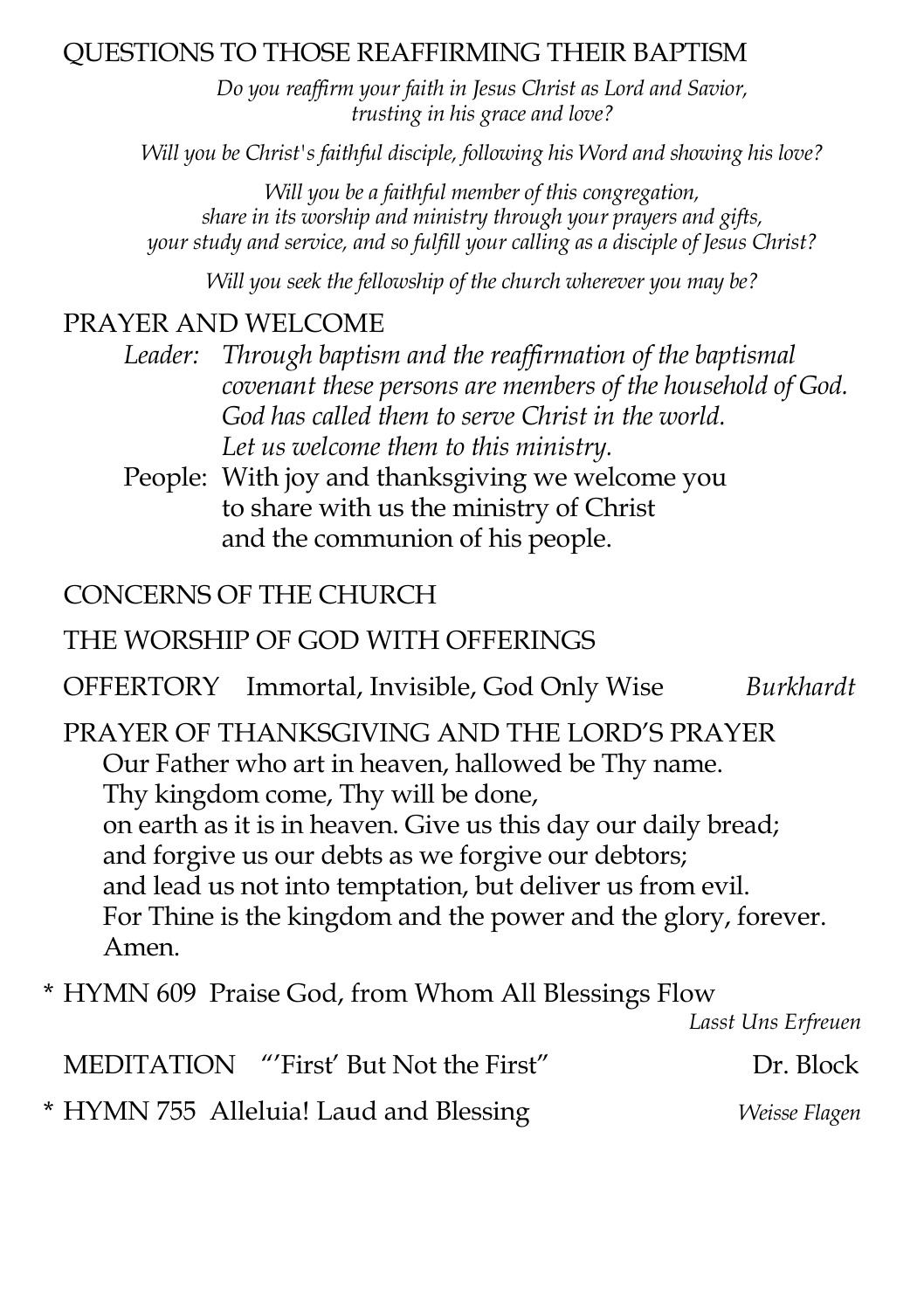#### THE ORDINATION AND INSTALLATION OF ELDERS AND DEACONS

| One: There are varieties of gifts,        |
|-------------------------------------------|
| but it is the same Spirit who gives them. |

All: There are different ways of serving God, but it is the same Lord who is served.

- One: God works through each person in a unique way, but it is God's purpose that is accomplished.
- All: To each is given a gift of the Spirit to be used for the common good.

One: Together we are the body of Christ, and individually members of it.

# STATEMENT ON ORDINATION

# THE PRESENTATION OF DEACONS- AND ELDERS-ELECT

| Deacons                   | Elders         |
|---------------------------|----------------|
| Audra Brennan             | Laurel Heebsh* |
| Janet Christiaansen*      | Sibyl McCarley |
| Eileen Pierce*            | David Plank*   |
| Mary Stetson <sup>*</sup> | Alicia Walker* |
|                           |                |

\*ordained previously

# THE CONSTITUTIONAL QUESTIONS

Do you trust in Jesus Christ your Savior, acknowledge him Lord of all and Head of the Church, and through him believe in the one God?

Do you accept the Scriptures of the Old and New Testaments to be, by the Holy Spirit, the unique and authoritative witness to Jesus Christ in the Church universal, and God's Word to you?

Do you sincerely receive and adopt the essential tenets of the Reformed faith as expressed in the confessions of our Church as authentic and reliable expositions of what Scripture leads us to believe and do,

and will you be instructed and led by those confessions as you lead the people of God?

Will you fulfill your office in obedience to Jesus Christ, under the authority of Scripture, and be continually guided by our Confessions?

Will you be governed by our Church's polity, and will you abide by its discipline?

Will you be a friend among your colleagues in ministry, working with them, subject to the ordering of God's Word and Spirit?

Will you in your own life seek to follow the Lord Jesus Christ, love your neighbors, and work for the reconciliation of the world?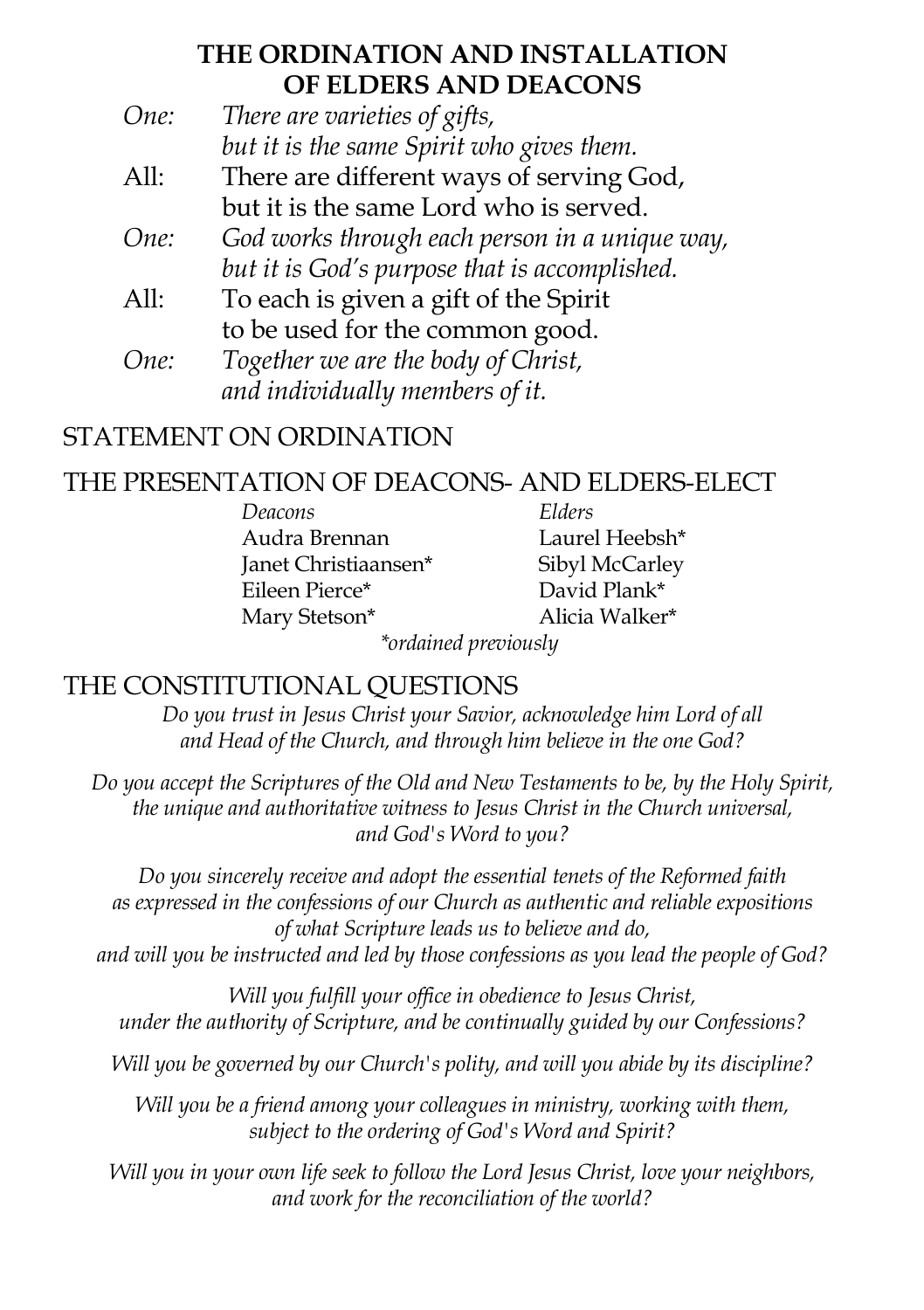Do you promise to further the peace, unity, and purity of the Church?

Will you pray for and seek to serve the people with energy, intelligence, imagination, and love?

#### TO DEACONS:

Will you be a faithful deacon, teaching charity, urging concern, and directing the people's help to the friendless and those in need, and in your ministry will you try to show the love and justice of Jesus Christ?

#### TO RULING ELDERS:

Will you be a faithful elder, watching over the people, providing for their worship, nurture, and service?

Will you share in government and discipline, serving in councils of the Church, and in your ministry will you try to show the love and justice of Jesus Christ?

#### TO THE CONGREGATION:

Do we, the members of the church, accept these persons as deacons and ruling elders, chosen by God through the voice of this congregation to lead us in the way of Jesus Christ?

#### We do.

Do we agree to encourage them, to respect their decisions, and to follow as they guide us, serving Jesus Christ, who alone is head of the Church?

We do.

# THE LAYING ON OF HANDS

#### ORDINATION OF DEACONS

Prayer for Deacons and Declaration of Ordination and Installation

#### ORDINATION OF RULING ELDERS

Prayer for Elders and Declaration of Ordination and Installation

#### WELCOME AND CHARGE

#### \* BENEDICTION

(Worshipers in the Sanctuary turn to the camera on the back wall so that on-line and in-person worshipers are facing one another for the benediction.)

#### \* CHORAL RESPONSE

#### POSTLUDE Grand Chorus G.F. Handel

The flowers are given to the glory of God in loving memory of Barbara Blakney Brumder, on her birthday, from her son, Robo Brumder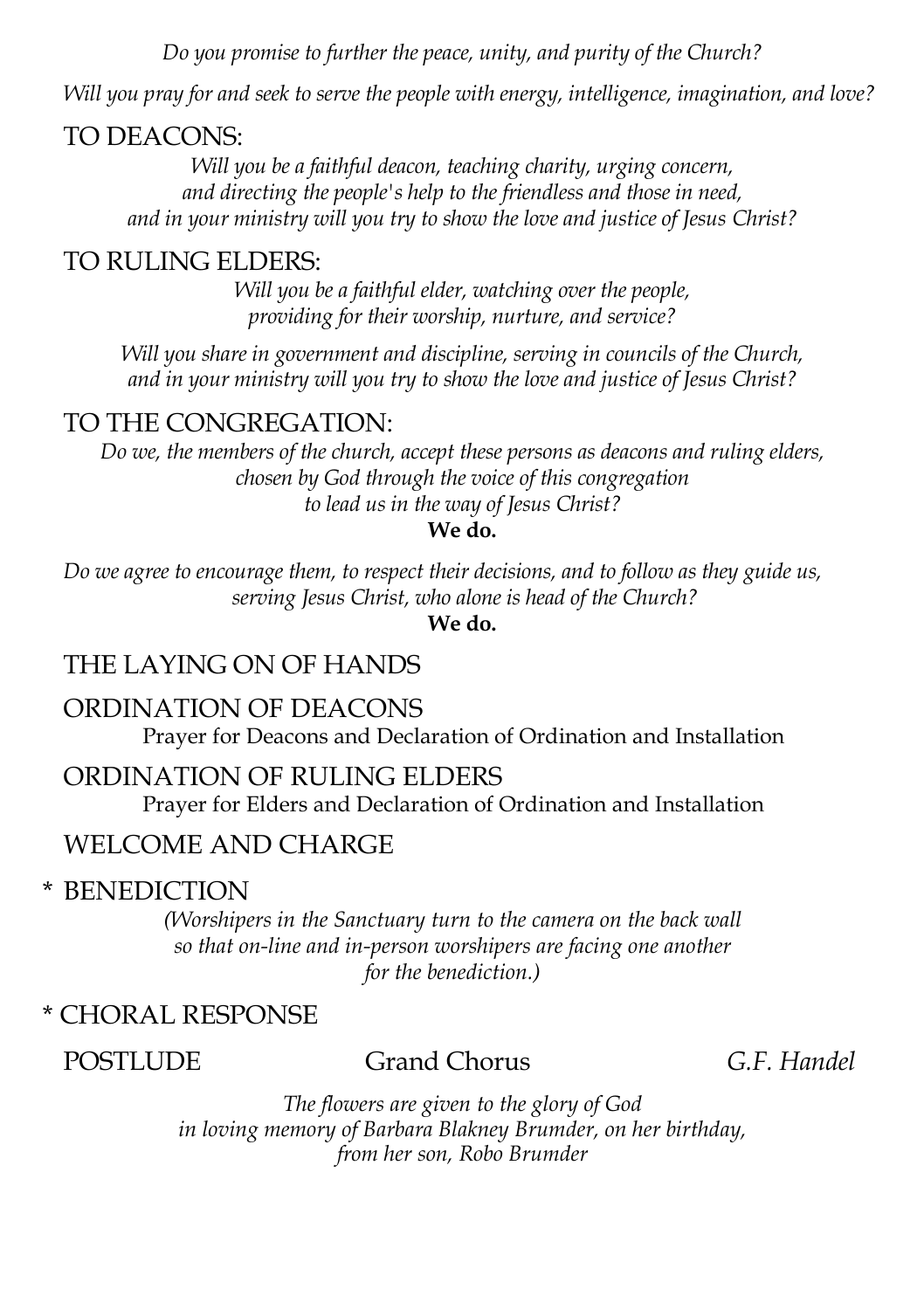If you are visiting Immanuel Church today, we welcome you to Milwaukee's first church, marking its 185th anniversary this spring. Today's congregation of over 500 members comes from next door, neighborhoods throughout the city, and as far north as Port Washington, as far south as Kenosha, and as far west as Summit. Our livestream worship link extends our community across the country. Committed to "keeping faith in the city," Immanuel supports the Interchange Food Pantry and is active with Milwaukee Habitat for Humanity and Southeastern Wisconsin Common Ground. Global mission projects reach to Zambia and Cuba. Worship is our first priority and education is emphasized for all ages. Contact Associate Pastor Rob Ater for more information about Immanuel or church membership.

Church School will resume in September. Vacation Bible School is scheduled for August 9, 10, and 11.

The "crying room" on the second floor is open for parents who need an alternate space with a child during the worship service. Nursery care will be reinstated pending the hiring of child care workers.

Thank you to this morning's volunteers: Welcome Team – Patsy Aster, and Dan and Laura Yocum; Ushers – Mark Connelly, Steve Jacobs, Justin Mayer, Dick Myers, David Salisbury, and Jeff Stearns; Camera operator – Kristi Leswing.

# UPDATE: CHANGING COVID-19 CIRCUMSTANCES "Masks on and carry on"

The above quote summarizes the current encouragement of the Covid Advisory Team. The four-county metropolitan Milwaukee area remains in the high-risk category. The highly contagious current variant and continued illness among members persuade maintaining current masking protocols. The Session's objective is to maintain a worship environment that is as healthy as possible for all persons, with special concern for the most vulnerable. Masks are required in the church building at this time. All persons interacting with worshipers on behalf of the church (staff, greeters, ushers, elders) are fully vaccinated. Sanctuary doors will be left open even when the air conditioning units are on in order to improve air quality. The current system circulates air but does not ventilate. We look forward to serving coffee and iced tea on the east patio in July. Please be patient, stay healthy, stay home if you have symptoms, and convey questions and concerns to members of the advisory team, the Session, or the ministers.

#### CELEBRATE OUR GRADUATES!

Next Sunday, June 19, we will honor members of Immanuel Church who are graduating this spring. Do you have a graduate in your household? Please call or e-mail the church office (414-276-4757, ipc@immanuelwi.org) so that our list of graduates will be complete.

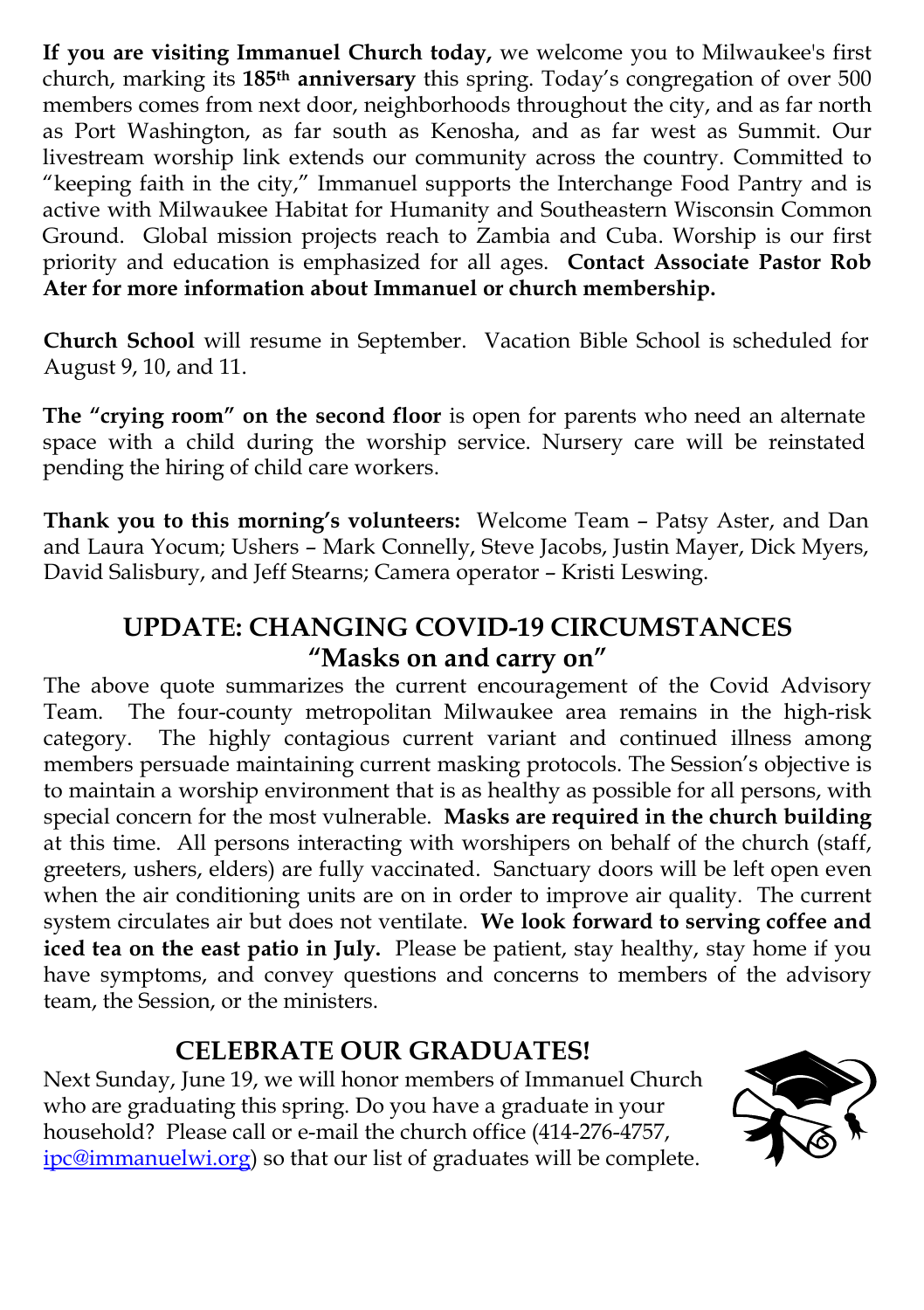### NEW! "SUMMER SING"

Our choral director John Komasa invites all adults, young adults, and high school youth to sing in a summer choir on the Sundays in July. We've missed choral singing, we've missed one another … This is an opportunity to bring choral music to some of our summer Sundays and enjoy the experience of gathering to offer choral music. The selections will be easy enough to learn on Sunday mornings before the worship service. Gather in the loft promptly at 8:45 a.m. for warm up and rehearsal. "Summer Sing" begins on Sunday, July 3.

The Landscaping Team is gathering regularly on Tuesdays at 5:00 p.m. to work together in the gardens. All are welcome! Volunteers are also needed to adopt a garden bed/pot to water and care for at a time that works for you. Contact Dave Ravie (414-737-5823 or idravie@sbcglobal.net).

SUNDAY MORNING PARKING: Worshipers may park behind another car in the Waverly or Telluris/Brico (north) lots. PLEASE place a Sunday bulletin on your dashboard with your name and cell phone number and plan to MOVE YOUR CAR immediately after worship.

 The Immanuel Columbarium is open today and every Sunday until noon via the elevator in the coat room to the lower level. Information about purchasing a niche in the columbarium is available from the church office.

#### WEEKLY CALENDAR AND UPCOMING EVENTS

| <b>TODAY</b>       |       | <b>TRINITY SUNDAY</b>                               |  |
|--------------------|-------|-----------------------------------------------------|--|
|                    |       | The Sacrament of Baptism, Reception of New Members, |  |
|                    |       | Ordination and Installation of Elders and Deacons   |  |
|                    | 10:00 | <b>Morning Worship</b> ; Dr. Block preaching        |  |
| Tuesday            | 5:00  | Landscaping team - Church grounds                   |  |
| Wednesday          | 11:00 | COVID-19 Advisory Team meeting                      |  |
| <b>NEXT SUNDAY</b> |       | <b>TWELFTH SUNDAY IN ORDINARY TIME</b>              |  |
|                    |       | The Sacrament of the Lord's Supper                  |  |
|                    |       | <b>Commissioning of Youth Mission Team</b>          |  |
|                    |       | <b>Recognition of Graduates</b>                     |  |
|                    | 10:00 | <b>Morning Worship</b> ; Dr. Block preaching        |  |
| June 21            | 5:45  | Meeting of the Session                              |  |
| June 23            | 12:00 | Meeting of the Board of Trustees                    |  |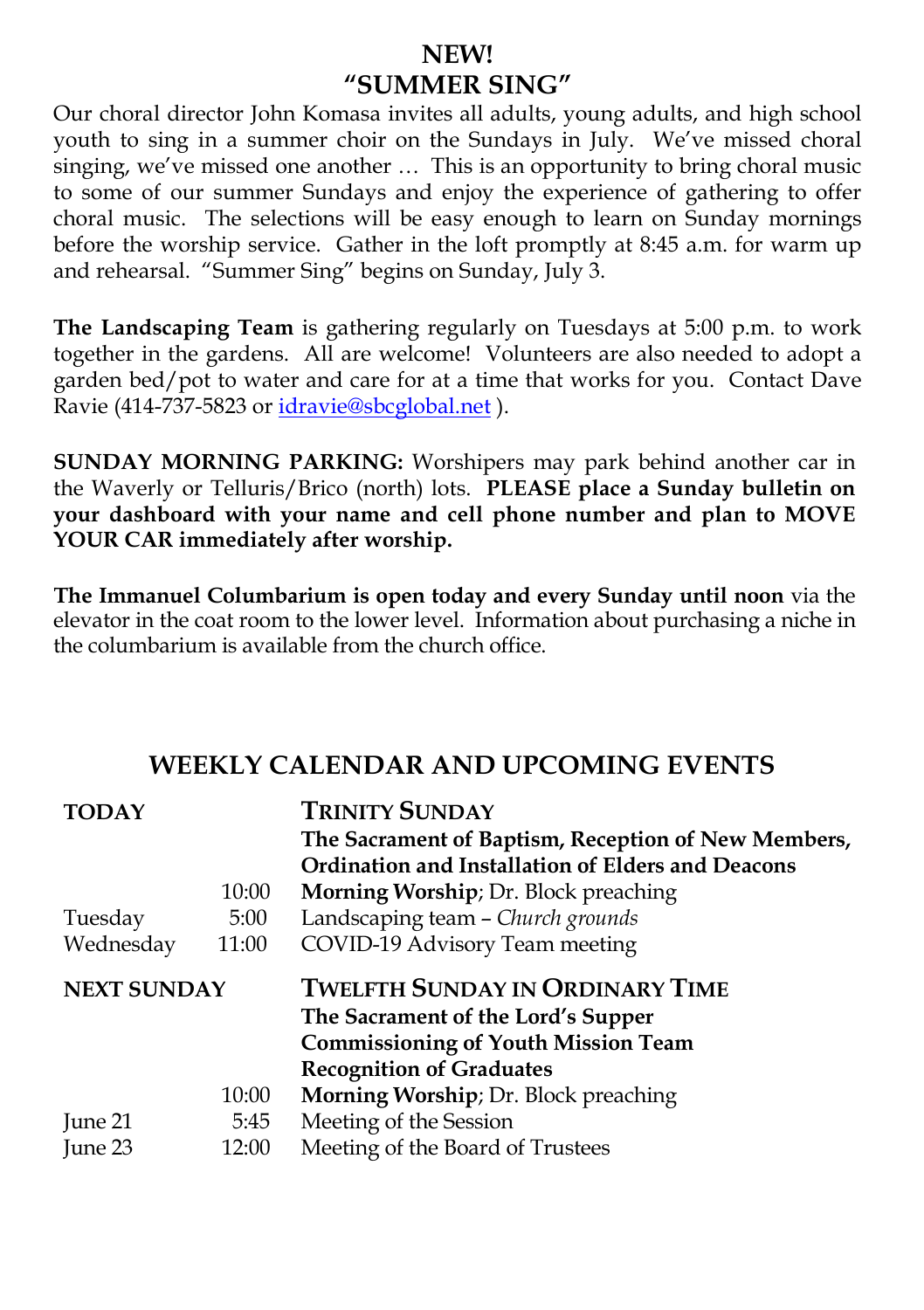# PUTTING FAITH TO WORK Opportunities for Mission and Service

- COMMON GROUND'S "Do Not Stand Idly By" team has been working for several years with partners from across the country to respond to gun violence through a non-legislative approach that pressures the gun industry to change the way guns are made and sold. Current efforts focus on supporting the national Gun Safety Consortium, a group of public officials and law enforcement leaders who are testing new user-identifying gun and gun lock technology. Common Ground recruited the City of Milwaukee to join the consortium and the local police department is participating in the testing. Testing on a new long gun lock will begin soon. As ongoing gun violence continues to plague our country, the work of this Immanuel mission partner is all the more relevant and important. For more information, contact Mr. Ater.
- On July 1, Immanuel will participate in the BAGGED DINNER MINISTRY AT TIPPECANOE PRESBYTERIAN CHURCH, by providing 20 bagged dinners for Tippecanoe's Divine Intervention ministry, a food and encouragement ministry to the homeless in Milwaukee's Bay View neighborhood. Thank you to the team of volunteers who has already committed to help!

 Work on the 2022 MILWAUKEE HABITAT FOR HUMANITY Presbyterian Coalition Home, at 3460 N. 2nd Street, continues this summer:

Saturday, July 23 + 8:00 – 3:00 + Drywall Saturday, July  $30 + 8:00 - 3:00 + Drywall$ Saturday, August  $20 + 8:00 - 3:00 +$  Painting Saturday, August  $27 + 8:00 - 3:00 +$  Flooring

Would you like to help? Persons with all levels of experience are welcome! Register ASAP at: http://vhub.at/presbycoalition. Volunteers must be 16 and older. Click here for the latest pandemic protocols: https://bit.ly/3ijZDyQ If you have questions about volunteering or would be interested in helping provide lunch to the workers on one of these days, contact Scott Silet (sasilet@gmail.com) or Rob Ater (robertater@immanuelwi.org).

 Tippecanoe Presbyterian Church's Divine Intervention Ministry now includes PROJECT HOME, a home furnishing ministry for the recently homeless. An extension of the Divine Intervention project, this mission of hospitality and welcome helps neighbors settle comfortably into a new home. Volunteers are needed to donate furnishings, cleaning kits, and/or help with deliveries. Contact Sara Zallar at projecthomedi@gmail.com or speak with Mr. Ater.